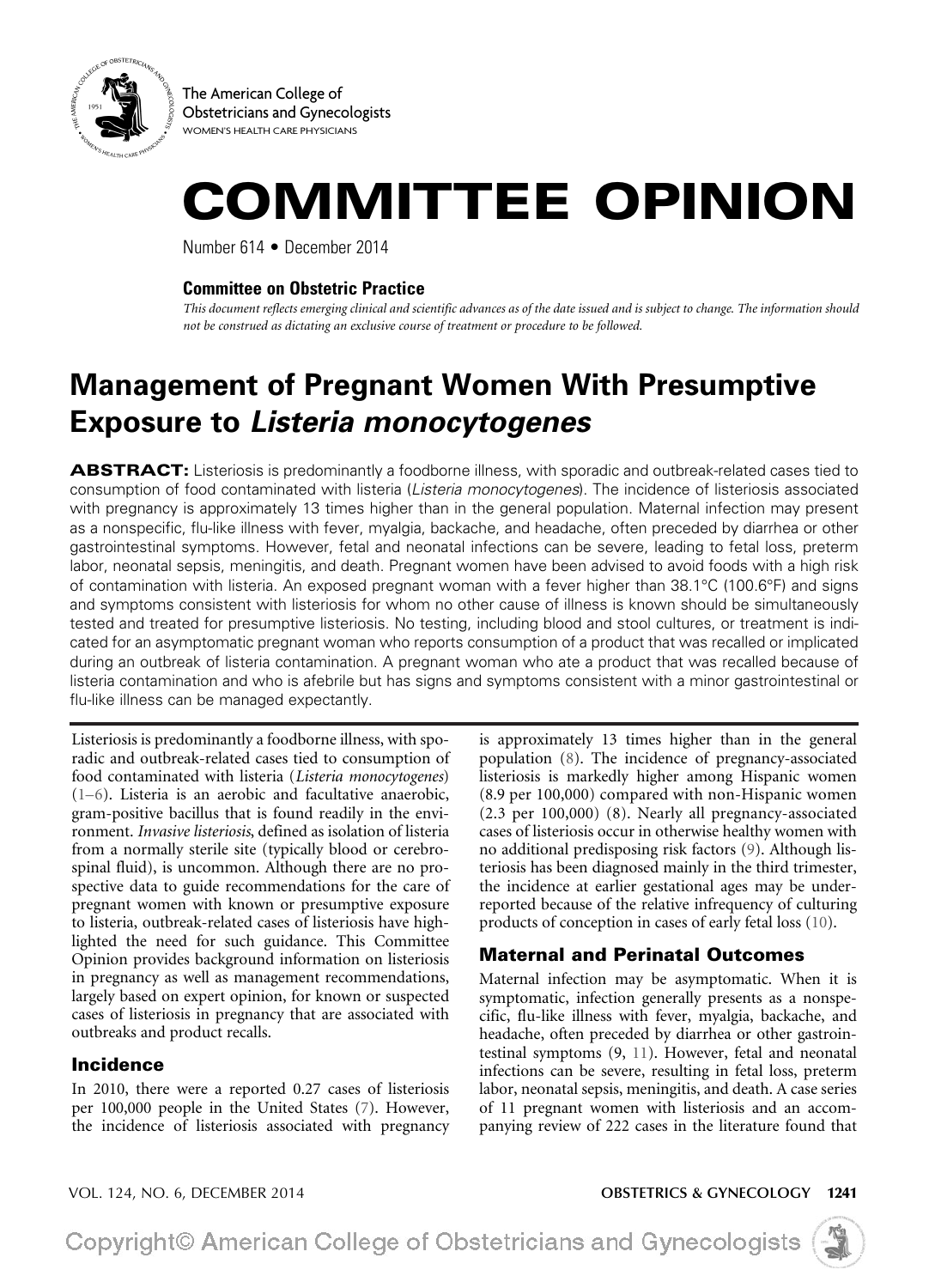approximately one in five pregnancies complicated by listeriosis resulted in spontaneous abortion or stillbirth; approximately two thirds of surviving infants developed clinical neonatal listeriosis (9). Active, population-based surveillance for listeriosis determined that 17% of 760 listeriosis cases reported in 10 U.S. geographic sites from 2004 to 2009 were associated with pregnancy, with an overall perinatal mortality (fetal loss or neonatal death) rate of 29% (8).

#### Management

<span id="page-1-3"></span><span id="page-1-1"></span>In the United States, efforts have been aimed at the prevention of listeriosis, including reducing listeria contamination of ready-to-eat foods, such as processed meats; proper food preparation and storage; and general food safety, hygiene, and sanitation, with information on safe practices found at [www.cdc.gov/listeria/prevention.html](http://www.cdc.gov/listeria/prevention.html) ([12](#page-3-6)). In addition, women have been advised to avoid high-risk foods during pregnancy [\(Box 1](#page-1-0)). Although recommendations exist for treating pregnant women with listeriosis (10, [13](#page-3-7), [14](#page-3-8)), few guidelines exist for management of cases of possible exposure in pregnancy. High-profile listeriosis outbreaks, such as the multistate outbreak in the fall of 2011 and the resultant publicized recall of cantaloupes grown on a single farm, highlight the need for such guidance ([15](#page-3-9)).

<span id="page-1-6"></span><span id="page-1-5"></span><span id="page-1-4"></span><span id="page-1-2"></span>The following recommendations provide guidance for the management of pregnant women with presumptive exposure to listeria in three clinical scenarios: women who are 1) asymptomatic, 2) mildly symptomatic but afebrile, and 3) febrile with or without other symptoms of listeriosis (see [Fig. 1](#page-2-0)).

#### <span id="page-1-0"></span>**Box 1. Foods With a High Risk of Contamination With Listeria** [^](#page-1-1)

Pregnant women should avoid eating the following foods:

- Hot dogs, lunch meats, cold cuts (when served chilled or at room temperature; heat to internal temperature of 74°C [165°F] or steaming hot)
- Refrigerated pâté and meat spreads
- Refrigerated smoked seafood
- Raw (unpasteurized) milk
- Unpasteurized soft cheeses such as feta, queso blanco, queso fresco, Brie, queso panela, Camembert, and blue-veined cheeses
- Unwashed raw produce such as fruits and vegetables (when eating raw fruits and vegetables, skin should be washed thoroughly in running tap water, even if it will be peeled or cut)

Data from Centers for Disease Control and Prevention. Listeria (listeriosis). Prevention. Available at: [http://www.cdc.gov/liste](http://www.cdc.gov/listeria/prevention.html)[ria/prevention.html.](http://www.cdc.gov/listeria/prevention.html) Retrieved July 25, 2014.

#### **Asymptomatic**

No testing, including blood and stool cultures, or treatment is indicated for an asymptomatic pregnant woman who reports consumption of a product that was recalled or implicated during an outbreak of listeria contamination. An asymptomatic patient should be instructed to return if she develops symptoms of listeriosis within 2 months of eating the recalled or implicated product. There is no reason to alter or begin fetal surveillance in asymptomatic women with known or presumptive exposure to listeria.

#### **Mildly Symptomatic but Afebrile**

There are no data to guide the management of an exposed, afebrile pregnant woman with mild symptoms that do not strongly suggest listeriosis. A pregnant woman who ate a product that was recalled because of listeria contamination and who is afebrile but has signs and symptoms consistent with a minor gastrointestinal or flu-like illness (such as mild myalgia, mild nausea, vomiting, or diarrhea) can be managed expectantly (ie, the same as for an exposed, asymptomatic pregnant woman). This is a reasonable approach that limits low-yield testing. Alternatively, such a patient could be tested with blood culture for listeria, but if such a course is elected, specific instruction should be given to the microbiology laboratory. Because the morphology of listeria resembles that of diphtheroids, it may be mistaken for a contaminant (9). Therefore, the laboratory should be alerted to the clinical suspicion of listeriosis. If such diagnostic testing is performed, some experts would withhold antibiotic therapy unless the culture yielded listeria. Others would initiate antibiotic therapy, although no effectiveness data exist to help clinicians and patients evaluate the risks and benefits of such a treatment choice. If testing is undertaken and the blood culture yields listeria, standard antimicrobial treatment for listeriosis, typically including intravenous ampicillin, would be indicated (see following section). Assessments of fetal well-being should be addressed on an individualized basis with consideration given to the degree of concern for infection and the patient's clinical status.

#### **Febrile With or Without Other Symptoms Consistent With Listeriosis**

An exposed pregnant woman with a fever higher than 38.1°C (100.6°F) and signs and symptoms consistent with listeriosis for whom no other cause of illness is known should be simultaneously tested and treated for presumptive listeriosis.

Diagnosis is made primarily by blood culture. Placental cultures should be obtained in the event of delivery. If blood cultures are negative after the recommended antibiotic regimen has begun, the decision about whether or not to continue antibiotics should be made using clinical judgment combined with consultation(s) with an infectious disease specialist, a maternal–fetal medicine specialist, or both.



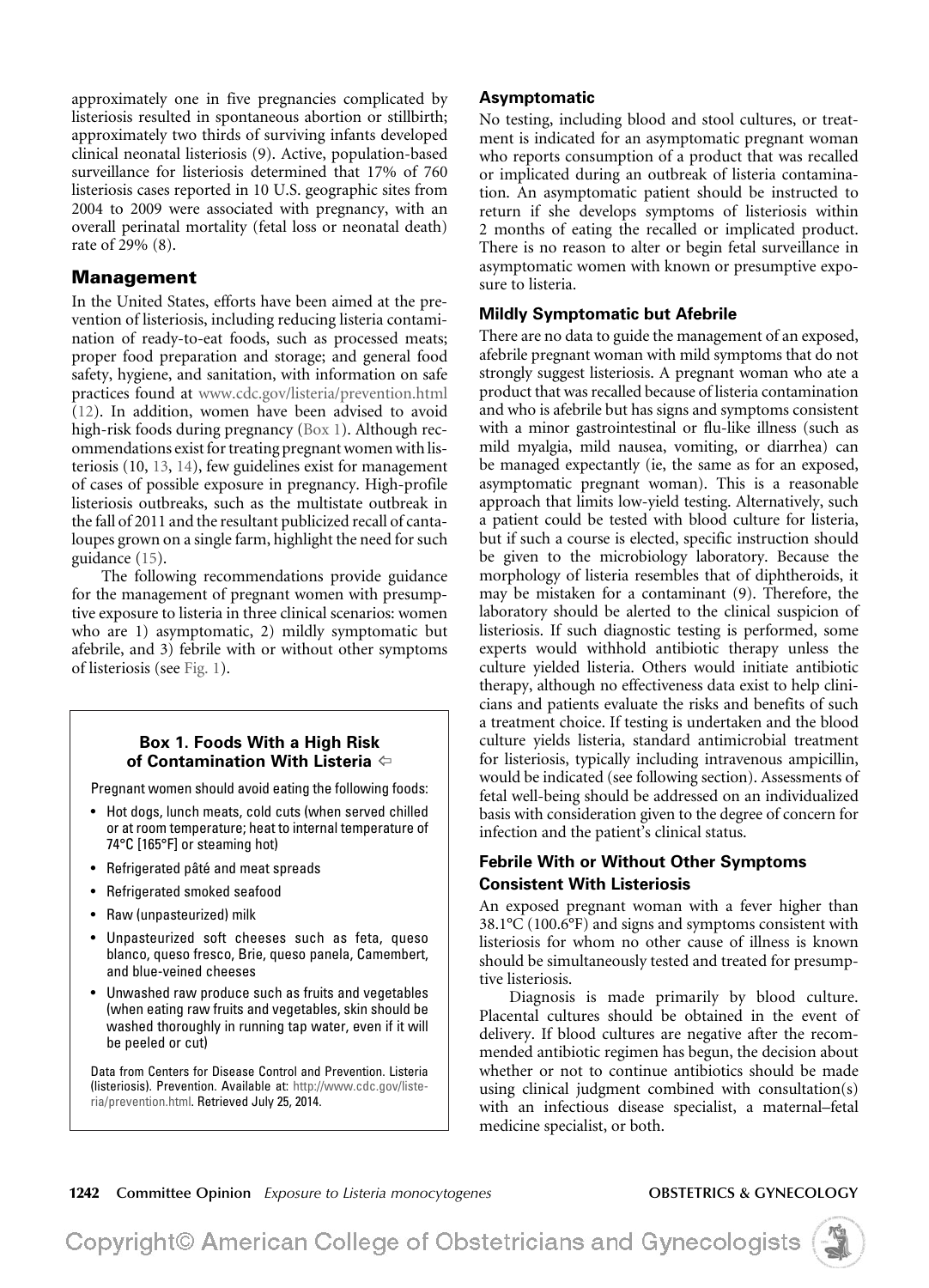

<span id="page-2-0"></span>**Fig. 1.** Management of pregnant women with presumptive exposure to listeria. Abbreviation: IV, intravenous.

\*Symptoms include flu-like symptoms, such as myalgia, abdominal or back pain, nausea, vomiting, or diarrhea.

<sup>†</sup>Trimethoprim with sulfamethoxazole should be used if patient is allergic to penicillin.  $\Leftarrow$ 

<span id="page-2-1"></span>Listeria survives and grows within host cells, so infection does not respond favorably to bacteriostatic antibiotics. The antimicrobial regimen of choice for treatment of listeriosis is high-dose intravenous ampicillin (at least 6 g/day) for nonallergic patients for at least 14 days (14). Frequently, gentamicin is added to the treatment regimen because it has demonstrated synergism with ampicillin [\(16\)](#page-3-10), although not all authorities agree that this adds to the effectiveness of the regimen, especially given the toxicity of gentamicin (14). Women who are allergic to penicillin, ampicillin, or both present a clinical conundrum; trimethoprim with sulfamethoxazole is the generally recommended alternative to ampicillin (14). The Centers for Disease Control and Prevention considers listeriosis a nationally notifiable disease, and once diagnosis is confirmed, health care providers should contact their state public health departments to comply with local requirements for reporting.

<span id="page-2-2"></span>Although blood cultures are the standard for diagnosis in cases of fever and symptoms consistent with listeriosis, if an amniocentesis has been performed, it usually reveals meconium staining and gram-positive rods ([17](#page-3-11)). This information may help guide management when the diagnosis is uncertain [\(18\)](#page-3-12).

<span id="page-2-3"></span>Initiating a program of fetal surveillance seems prudent for women in whom listeriosis is diagnosed or strongly suspected because of exposure and fever with or without other symptoms, although studies and data do not exist to point to one best plan for such testing.

#### **Stool Culture**

In the aforementioned clinical scenarios, management guidance does not include stool culture for listeria because such cultures have not been validated as a screening tool and are not recommended for the diagnosis of listeriosis. Ingestion of listeria occurs frequently because the bacterium is commonly present in the environment. Therefore, intermittent fecal carriage and shedding of listeria are also frequent (approximately 5% in unselected populations, but substantial variation exists) and rarely indicative of infection (10). Furthermore, stool culture for listeria may have low sensitivity and is not available in most clinical laboratories.

#### Conclusion

Listeriosis is predominantly a foodborne illness caused by consumption of food contaminated with the bacterium listeria. Pregnant women are about 13 times more likely than the general population to get listeriosis (8). Maternal infection may manifest as a nonspecific, flu-like illness with fever but can result in severe fetal and neonatal infection, leading to fetal loss, preterm labor, neonatal sepsis, meningitis, and death. Pregnant women should be advised to avoid foods with a high risk of contamination with listeria (see Box 1). Management recommendations for cases of known or suspected listeria exposure during pregnancy, such as those associated with an outbreak or product recall, are summarized in Figure 1.

VOL. 124, NO. 6, DECEMBER 2014 *Exposure to Listeria monocytogenes*1243